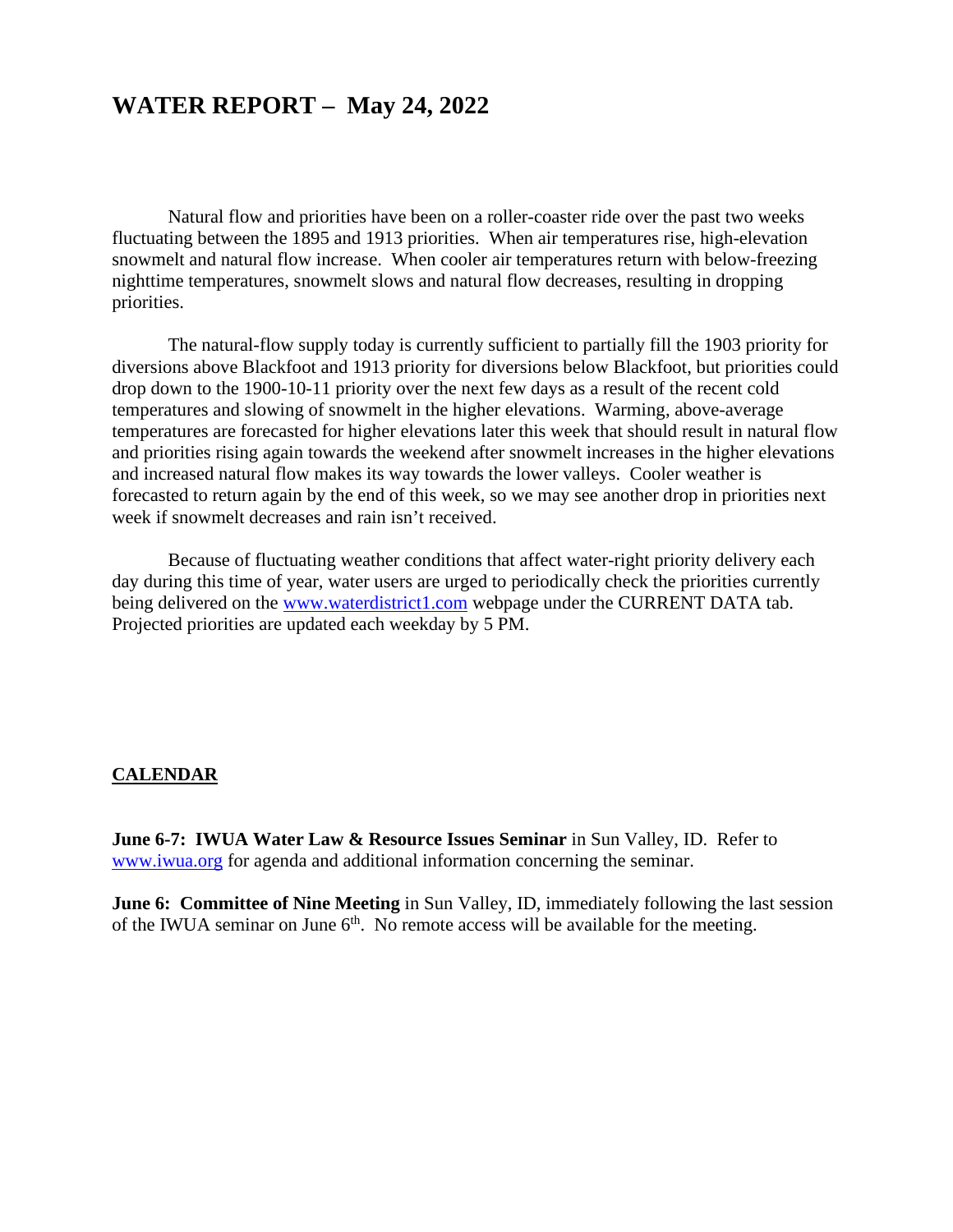### WATER DISTRICT 01 - WEEKLY WATER REPORT 05/24/2022

|                     | DIVERSION DATA | Projected Priority Dates<br>For Actual Date 05/25/2022 |
|---------------------|----------------|--------------------------------------------------------|
| Reach Name          | PRIORITY DATES |                                                        |
| SNAKE ABV LORENZO   | 5/24/1913      | 4/14/1902                                              |
| <b>HENRYS FORK</b>  | 5/24/1913      | 4/14/1902                                              |
| <b>FALLS RIVER</b>  | 5/24/1913      | 4/14/1902                                              |
| <b>TETON RIVER</b>  | 5/24/1913      | 4/14/1902                                              |
| TETON LOWER N. FORK | 5/24/1913      | 4/14/1902                                              |
| SNAKE ABV BLCKFOOT  | 5/24/1913      | 4/14/1902                                              |
| SNAKE BLW BLCKFOOT  | 5/24/1913      | 10/7/1905                                              |
|                     |                |                                                        |

### Diversion Data

| Actual            |          |                                   | <b>CFS</b>     | <b>CFS</b>     | AF                       | AF             |
|-------------------|----------|-----------------------------------|----------------|----------------|--------------------------|----------------|
| Date              | Site     | Diversion                         | <b>DIVN</b>    | STOR           | USED                     | RMNG           |
| May 19            |          | 13033010 PALISADES CANAL          | 28             | 0              | 0                        | 0              |
|                   |          | 13037505 ANDERSON CANAL (1A)      | 282            | $\bf{0}$       | $\mathbf{0}$             | $\mathbf 0$    |
| May 19            |          | 13037975 EAGLE ROCK CAN (1) (1B)  | 527            | 0              | 0                        | 0              |
| May 19            |          |                                   | 330            | $\mathbf 0$    | $\mathbf{0}$             | 0              |
| May 19            |          | 13037980 FARMERS FRIEND           | 184            | 0              | 1209                     | -1209          |
| May 19            |          | 13037985 ENTERPRISE CANAL         | 33             | $\bf{0}$       | $\mathbf{0}$             | 0              |
| May 19            | 13038025 | BUTLER ISLAND                     |                | 0              | $\mathbf{0}$             | 0              |
| May 19            | 13038030 | ROSS AND RAND                     | 4              | $\mathbf{0}$   | $\overline{0}$           | $\mathbf 0$    |
| May 19            | 13038055 | HARRISON CANAL                    | 396            |                | 163                      | $-163$         |
| May 19            |          | 13038085 RUDY CANAL               | 155            | 0              |                          | $\mathbf 0$    |
| May $19$          |          | 13038090 LOWDER SLOUGH CANAL      | 52             | $\mathbf 0$    | $\mathbf{0}$             | $-49$          |
| May 19            |          | 13038098 KITE & NORD CANAL        | $\overline{7}$ | 0              | 49                       |                |
| May 19            |          | 13038110 BURGESS CANAL * (4A)     | 784            | $\mathbf{0}$   | 1056                     | $-1056$        |
| May 19            |          | 13038115 CLARK & EDWARDS * (5A)   | 71             | 1              | 3                        | -3             |
| May 19            |          | 13038145 CROFT DITCH              | $\overline{2}$ | $\overline{2}$ | 9                        | $-9$           |
| May 19            |          | 13038150 EAST LABELLE CANAL       | 101            | 0              | 0                        | 0              |
| May 19            |          | 13038180 RIGBY CANAL              | 157            | 0              | $\mathbf{0}$             | $\overline{0}$ |
| May 19            |          | 13038204 DILTS LATERAL (3) (6B)   | $\overline{7}$ | 0              | 0                        | $\mathbf{0}$   |
| May 19            |          | 13038205 DILTS CANAL (6A)         | 12             | $\mathbf{0}$   | $\overline{4}$           | $-4$           |
| May 19            |          | 13038210 ISLAND CANAL (30A)       | 160            | 0              | 0                        | 0              |
| May $19$          |          | 13038225 W. LABELLE & L.I. * (7A) | 478            | $\mathbf 0$    | 0                        | $\bf{0}$       |
|                   |          | 13038305 PARKS & LEWISVILLE       | 342            | 0              | 0                        | 0              |
| May 19            |          | 13038315 NORTH RIGBY CANAL        | 50             | $\mathbf 0$    | 3                        | $-3$           |
| May 19            |          | 13038340 WHITE DITCH (4) (7B)     | 0              | 0              | 0                        | $\mathbf 0$    |
| May 19            |          |                                   | $\bf{0}$       | $\mathbf 0$    | 0                        | $\mathbf 0$    |
| May <sub>19</sub> |          | 13038360 BRAMWELL CANAL (8A)      | 0              | $\mathbf{0}$   | 0                        | 0              |
| May 19            |          | 13038362 ELLIS CANAL (5) (30B)    | 9              | $\mathbf 0$    | 41                       | $-41$          |
| May <sub>19</sub> |          | 13038388 MATTSON-CRAIG CANAL      | 190            | 0              | 25                       | $-25$          |
| May 19            |          | 13038392 SUNNYDELL CANAL (29A)    |                | $\mathbf{0}$   | 57                       | $-57$          |
| May 19            |          | 13038426 LENROOT CANAL            | 144            | 4              | 16                       | -16            |
| May 19            |          | 13038431 REID CANAL               | 152            |                | $\bf{0}$                 | $\mathbf{0}$   |
| May 19            |          | 13038434 TEXAS & LIBERTY          | 219            | $\mathbf{0}$   |                          | $-2$           |
| May 19            |          | 13038435 BANNOCK JIM SLOUGH       | 12             | 0              | $\overline{2}$           | $\mathbf{0}$   |
| May 19            |          | 13038436 HILL PETTINGER           | $\mathbf 0$    | $\mathbf{0}$   | $\mathbf 0$              |                |
| May 19            |          | 13038437 NELSON COREY CANAL       | 5              | $\mathbf{0}$   | 0                        | $\mathbf 0$    |
| May $18$          |          | 13046310 DEWEY CANAL              | $\mathbf{0}$   | $\mathbf{0}$   | 183                      | $-183$         |
| May 18            |          | 13047305 YELLOWSTONE CANAL        | 0              | $\mathbf{0}$   | 0                        | 0              |
| May $18$          |          | 13047475 MARYSVILLE CANAL * (9A)  | $\mathbf{1}$   | $\mathbf{0}$   | $\mathbf{0}$             | $\mathbf 0$    |
| May 18            |          | 13047575 FARMERS OWN CANAL (11A)  | $\mathbf 0$    | 0              | 0                        | 0              |
| May $18$          |          | 13047681 CONANT CK CANAL (12A)    | $\bf{0}$       | $\mathbf{0}$   | $\mathbf{0}$             | $\bf{0}$       |
| May 18            |          | 13048475 ENTERPRISE CANAL         | 55             | 0              | 105                      | $-105$         |
| May 18            |          | 13048560 FALL RIVER CANAL (16A)   | 143            | $\mathbf{0}$   | 366                      | $-366$         |
| May 18            |          | 13048705 CHESTER CANAL            | $\overline{7}$ | 0              | 121                      | -121           |
| May <sub>18</sub> |          | 13049010 SILKEY CANAL             | 18             | $\mathbf 0$    | 136                      | $-136$         |
|                   |          | 13049015 CURR CANAL               | 34             | 0              | $\mathsf{Z}$             | $-2$           |
| May 18            |          | 13049550 LAST CHANCE CANAL        | 44             | $\mathbf{0}$   | 157                      | $-157$         |
| May 18            |          |                                   | $\mathbf 0$    | 0              | 0                        | 0              |
| May 18            |          | 13049560 CROSSCUT TO TETN         | 170            | $\mathbf{0}$   | $\overline{\phantom{0}}$ | $\mathbf 0$    |
| May $18$          |          | 13049561 XCUT FALL R (6) (16B)    | 49             | 0              | 72                       | $-72$          |
| May 18            |          | 13049705 FARMERS FRIEND           | 66             | $\mathbf 0$    | 126                      | $-126$         |
| May 18            |          | 13049710 TWIN GROVES CANAL        |                | 0              | 567                      | $-567$         |
| May 18            |          | 13049725 ST ANTHY UNION (17A)     | 300            | $\mathbf 0$    | 299                      | $-299$         |
| May 18            |          | 13049805 SALEM UNION CANAL        | 229            |                |                          | $-778$         |
| May 18            |          | 13050525 EGIN CANAL               | 221            | 0              | 778                      | $\mathbf{0}$   |
| May <sub>18</sub> |          | 13050530 ST ANTHY UNION (7) (17B) | 69             | 0              | $\bf{0}$                 | $-168$         |
| May 18            |          | 13050535 INDEPENDENT CANAL        | 133            | 0              | 168                      |                |
| May <sub>18</sub> |          | 13050545 CONSOLIDATED FRMRS       | 246            | 0              | 346                      | $-346$         |
| May 18            |          | 13054515 CANYON CREEK CANAL       | $\mathbf 0$    | 0              | 0                        | $\mathbf{0}$   |
| May 18            |          | 13055030 WILFORD CANAL            | 95             | 0              | 20                       | $-20$          |
| May 18            |          | 13055040 TETON IRRIGATION (18A)   | 26             | 0              | 116                      | $-116$         |
|                   |          |                                   |                |                |                          |                |

FOOTNOTES: (#) STORAGE DIVERSION COMBINED WITH (#A)

TOTAL DIVERSION AND STORAGE USE DOES NOT INCLUDE ADDITIONAL PUMP<br>DIVERSIONS (NOT SHOWN) ADDED AT THE END OF THE YEAR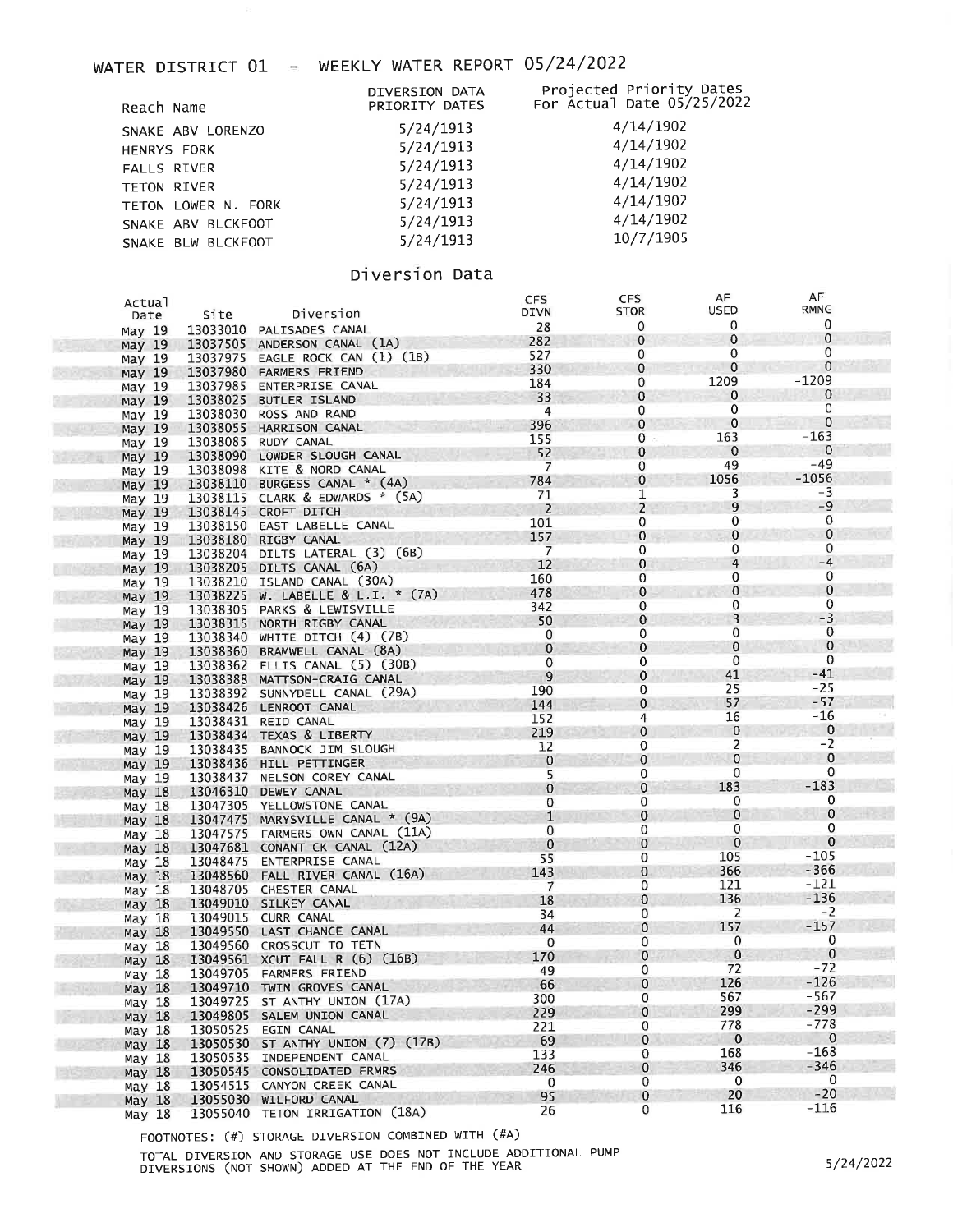# WATER DISTRICT 01 - WEEKLY WATER REPORT 05/24/2022

| Actual                                 |                      | Diversion                                                             | <b>CFS</b><br><b>DIVN</b> | <b>CFS</b><br><b>STOR</b> | AF<br>USED   | AF<br>RMNG  |  |
|----------------------------------------|----------------------|-----------------------------------------------------------------------|---------------------------|---------------------------|--------------|-------------|--|
| Date                                   | Site                 |                                                                       | 12                        | $\bf{0}$                  | 0            | $\mathbf 0$ |  |
| May $18$                               | 13055050             | PIONEER CANAL                                                         | 3                         | 0                         | 0            | 0           |  |
| May 18                                 |                      | 13055060 STEWART CANAL<br>PINCOCK-BYINGTON                            | $\overline{4}$            | 0                         | 34           | $-34$       |  |
| May $18$                               | 13055205             | 13055210 TETON ISLND FEEDER (35A)                                     | 338                       | 0                         | 454          | $-454$      |  |
| May 18                                 |                      | SALEM UNION B                                                         | $\overline{7}$            | 0                         | $\bf{0}$     | $\bf{0}$    |  |
| May 18                                 | 13055245             | ROXANA CANAL                                                          | 12                        | 0                         | 0            | 0           |  |
| May 18                                 | 13055275<br>13055280 | ISLAND WARD CANAL                                                     | $\mathbf 0$               | 0                         | $\mathbf 0$  | 0           |  |
| May $18$                               | 13055295             | SAUREY CANAL                                                          | 23                        | 0                         | 79           | $-79$       |  |
| May 18                                 | 13055315             | WOODMANSEE-JOHNSON (19A)                                              | $\overline{9}$            | $\bf{0}$                  | 0            | 0           |  |
| May $18$<br>May 18                     | 13055323             | CITY OF REXBURG (34A)                                                 | 12                        | 0                         | 0            | 0           |  |
| May 18                                 | 13055334             | REXBURG IRRIGATION                                                    | 185                       | 0                         | 55           | $-55$       |  |
| May 19                                 | 13057025             | BUTTE & MARKET * (20A)                                                | 270                       | 0                         | 0            | 0           |  |
| May 19                                 | 13057030             | BEAR TRAP CANAL                                                       | 34                        | 0                         | 0            | 0           |  |
| May 19                                 | 13057125             | OSGOOD CANAL                                                          | 51                        | 0                         | 145          | $-145$      |  |
| May 19                                 | 13057126             | CLEMENTS CANAL                                                        | $\mathbf 0$               | $\bf{0}$                  | 0            | 0           |  |
| May 19                                 | 13057130             | <b>KENNEDY CANAL</b>                                                  | 4                         | 0                         | 0            | 0           |  |
| May 19                                 | 13057135             | GREAT WESTERN (21A)                                                   | 322                       | $\mathbf 0$               | 0            | 0           |  |
| May 19                                 |                      | 13057145 IDAHO CANAL (33A)                                            | 903                       | 0                         | 0            | 0           |  |
| May 19                                 | 13057250             | PORTER CANAL (9) (21B)                                                | 254                       | $\mathbf 0$               | $\bf{0}$     | 0           |  |
| May 19                                 | 13058125             | FERGUSON CANAL                                                        | 0                         | $\mathbf 0$               | 0            | 0           |  |
| May 19                                 | 13058290             | ORVAL AVERY CNL                                                       | $\overline{4}$            | $\bf{0}$                  | $\mathbf 0$  | 0           |  |
| May 19                                 | 13058310             | ROY AVERY CANAL                                                       | 14                        | 0                         | 0            | 0           |  |
| May 19                                 | 13058370             | R COOPER SAND CR                                                      | 9                         | $\mathbf 0$               | 0            | 0           |  |
| May 19                                 | 13058380             | R COOPER WLLW CK                                                      | 0                         | 0                         | 0            | 0           |  |
| May 19                                 | 13058510             | PROGRESSIVE SAND                                                      | 356                       | 0                         | $\mathbf{1}$ | $-1$        |  |
| May 19                                 | 13058514             | W & O COOPER                                                          | 0                         | 0                         | 0            | 0           |  |
| May 19                                 | 13058515             | IDAHO FR SAND CK                                                      | $\bf{0}$                  | 0                         | 0            | $\bf{0}$    |  |
| May 19                                 |                      | 13058530 PROGRESSIVE WILL                                             | 99                        | 0                         | 0            | 0           |  |
| May $19$                               | 13059505             | WOODVILLE CANAL (22A)                                                 | 46                        | 0                         | 0            | 0           |  |
| May 19                                 |                      | 13059520 WOODVILLE SIPHON (22D)                                       | 10                        | 0                         | 0            | 0<br>$-774$ |  |
| May $19$                               | 13059525             | SNAKE RIVER VLLY * (23A)                                              | 396                       | 0                         | 774          | 0           |  |
| May 20                                 | 13060500             | RESERVATION CANAL                                                     | 196                       | 0                         | 0            | 0           |  |
| May $20$                               |                      | 13060501 X RESERVATION                                                | 261                       | 0                         | 0<br>0       | 0           |  |
| May 20                                 | 13061430             | <b>BLACKFOOT CANAL</b>                                                | 279                       | 0                         | 0            | 0           |  |
| May $20$                               | 13061520             | NEW LAVA SIDE * (24A)                                                 | 130                       | 0                         | 0            | 0           |  |
| May 20                                 | 13061525             | PEOPLES CANAL * (25A)                                                 | 277                       | 0                         | 5148         | $-5148$     |  |
| May $20$                               |                      | 13061610 ABERDEEN CANAL                                               | 1170                      | 0<br>0                    | 0            | 0           |  |
| May 20                                 | 13061650             | CORBETT CANAL                                                         | 126                       | 0                         | 0            | 0           |  |
| May $20$                               | 13061670             | NIELSON-HANSEN                                                        | $\mathbf 0$<br>89         | 0                         | 0            | 0           |  |
| May 20                                 | 13061705             | RIVERSIDE CANAL * (26A)                                               | 154                       | $\mathbf 0$               | 0            | 0           |  |
| May 20                                 | 13061995             | DANSKIN CANAL                                                         | 44                        | 0                         | 0            | 0           |  |
| May 20                                 | 13062050             | TREGO CANAL                                                           | $\bf{0}$                  | 0                         | 0            | 0           |  |
| May $20$                               | 13062051             | JENSEN GROVE                                                          | 47                        | 0                         | 0            | 0           |  |
| May 20                                 |                      | 13062503 WEARYRICK CANAL                                              | 76                        | $\bf{0}$                  | 0            | $\mathbf 0$ |  |
| May $20$                               |                      | 13062506 WATSON CANAL                                                 | 30                        | 0                         | 0            | $\mathbf 0$ |  |
| May 20                                 |                      | 13062507 PARSONS CANAL                                                | 172                       | 172                       | 6008         | $-6008$     |  |
| May 21                                 |                      | 13075900 FT HALL MICHAUD                                              | 80                        | 80                        | 1880         | $-1880$     |  |
| May 21                                 |                      | 13076400 FALLS IRRIG PUMP                                             | 1014                      | $\mathbf{0}$              | 23983        | $-23983$    |  |
| May 22                                 |                      | 13080000 MINIDOKA NSIDE * (27A)<br>13080500 MINIDOKA SSIDE (10) (27B) | 784                       | $\Omega$                  | $\mathbf{0}$ | 0           |  |
| May <sub>22</sub>                      |                      | 13085500 A & B IRRIGATION                                             | 206                       | 206                       | 7152         | $-7152$     |  |
| May <sub>23</sub>                      |                      | 13085800 PA LATRL PUMP (11) (28B)                                     | 44                        | 0                         | $\mathbf 0$  | $\mathbf 0$ |  |
| May <sub>23</sub>                      |                      | 13086000 MILNER IRRIGATION                                            | 169                       | 134                       | 5262         | $-5262$     |  |
| May <sub>23</sub>                      |                      | 13086520 NSIDE XCT GDNG (11) (28E)                                    | 712                       | 0                         | 0            | 0           |  |
| May <sub>23</sub>                      |                      | 13086530 RES DIST #2 CANAL                                            | 1258                      | 1258                      | 46691        | $-46691$    |  |
| May <sub>23</sub><br>May <sub>23</sub> |                      | 13087000 N SIDE TWIN FALLS (28A)                                      | 1805                      | 0                         | 46256        | $-46256$    |  |
|                                        |                      | 13087500 TWIN FALLS S SIDE                                            | 2761                      | 0                         | 4198         | $-4198$     |  |
| May 23                                 |                      |                                                                       |                           |                           |              |             |  |

 $\bar{\alpha}$